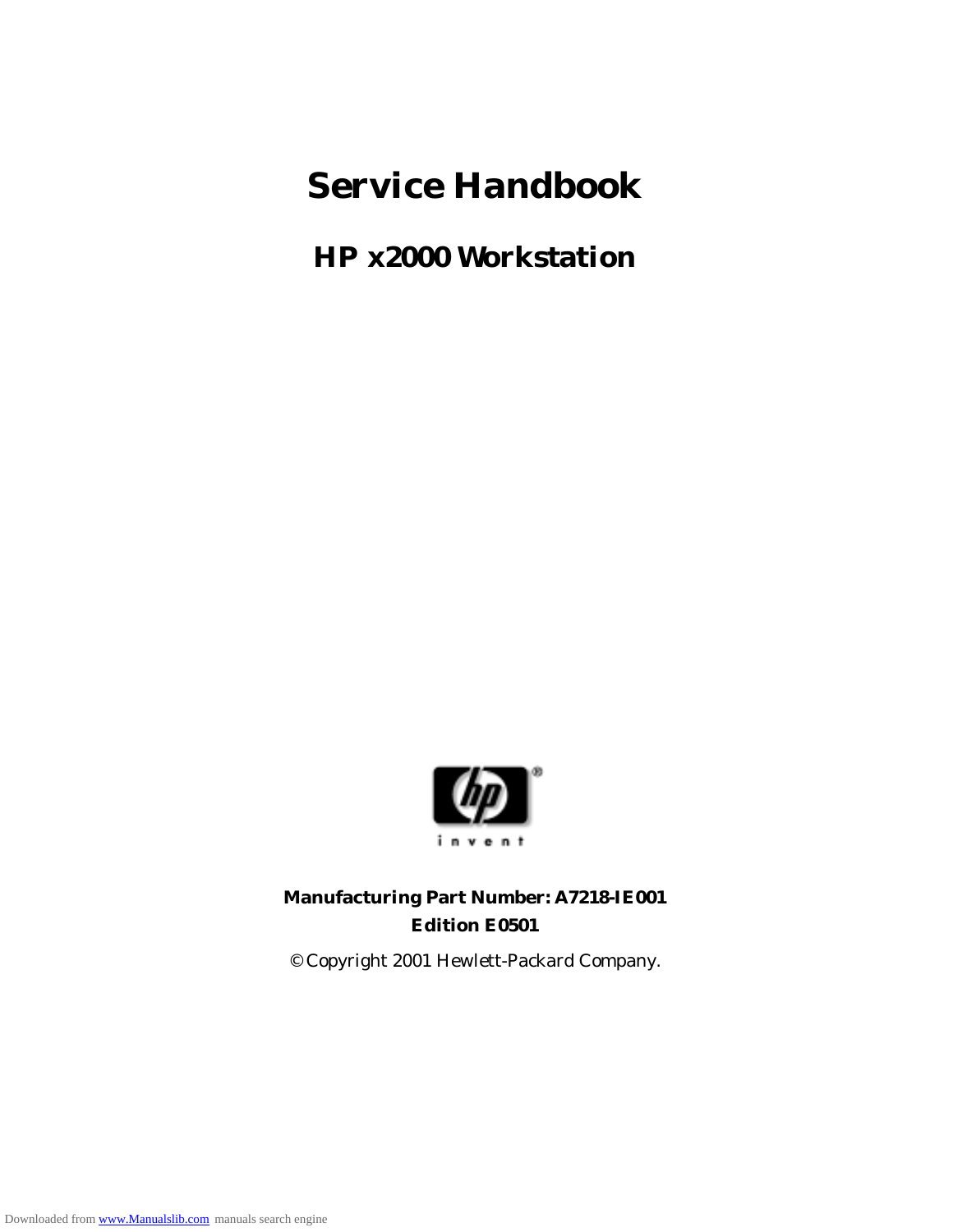## **Legal Notices**

The information contained in this document is subject to change without notice.

*Hewlett-Packard makes no warranty of any kind with regard to this material, including, but not limited to, the implied warranties of merchantability and fitness for a particular purpose.*

Hewlett-Packard shall not be liable for errors contained herein or for incidental or consequential damages in connection with the furnishing, performance, or use of this material.

Hewlett-Packard assumes no responsibility for the use or reliability of its software on equipment that is not furnished by Hewlett-Packard.

This document contains proprietary information that is protected by copyright. All rights are reserved. No part of this document may be photocopied, reproduced, or translated to another language without the prior written consent of Hewlett-Packard Company.

Adaptec® is a registered trademark of Adaptec, Inc. Adobe and Acrobat are trademarks of Adobe Systems Incorporated. nVIDIA™, GeForce2 GTS™, Quadro2 PRO™ and Quadro2 MXR™ are registered trademarks or trademarks of nVIDIA Corporation.

Matrox® is a registered trademark of Matrox Electronic Systems Ltd. Microsoft®, Windows®, MS-DOS® and Windows NT® are registered trademarks of the Microsoft Corporation. Pentium<sup>®</sup> and AGPset<sup>™</sup> are trademarks of Intel Corporation. WOL™ (Wake on LAN) is a trademark of IBM. Rambus, RDRAM, Direct Rambus, Direct RDRAM and RIMM are trademarks of Rambus, Inc.

#### **Printing History**

The manual printing date and part number indicate its current edition. The printing date will change when a new edition is printed. Minor changes may be made at reprint without changing the printing date. The manual part number will change when extensive changes are made.

First Edition: May 2001

Printing Division:

Hewlett-Packard Co. Technical Computer Division 3404 E. Harmony Rd. Fort Collins, CO 80525

Printed in the U.S.A.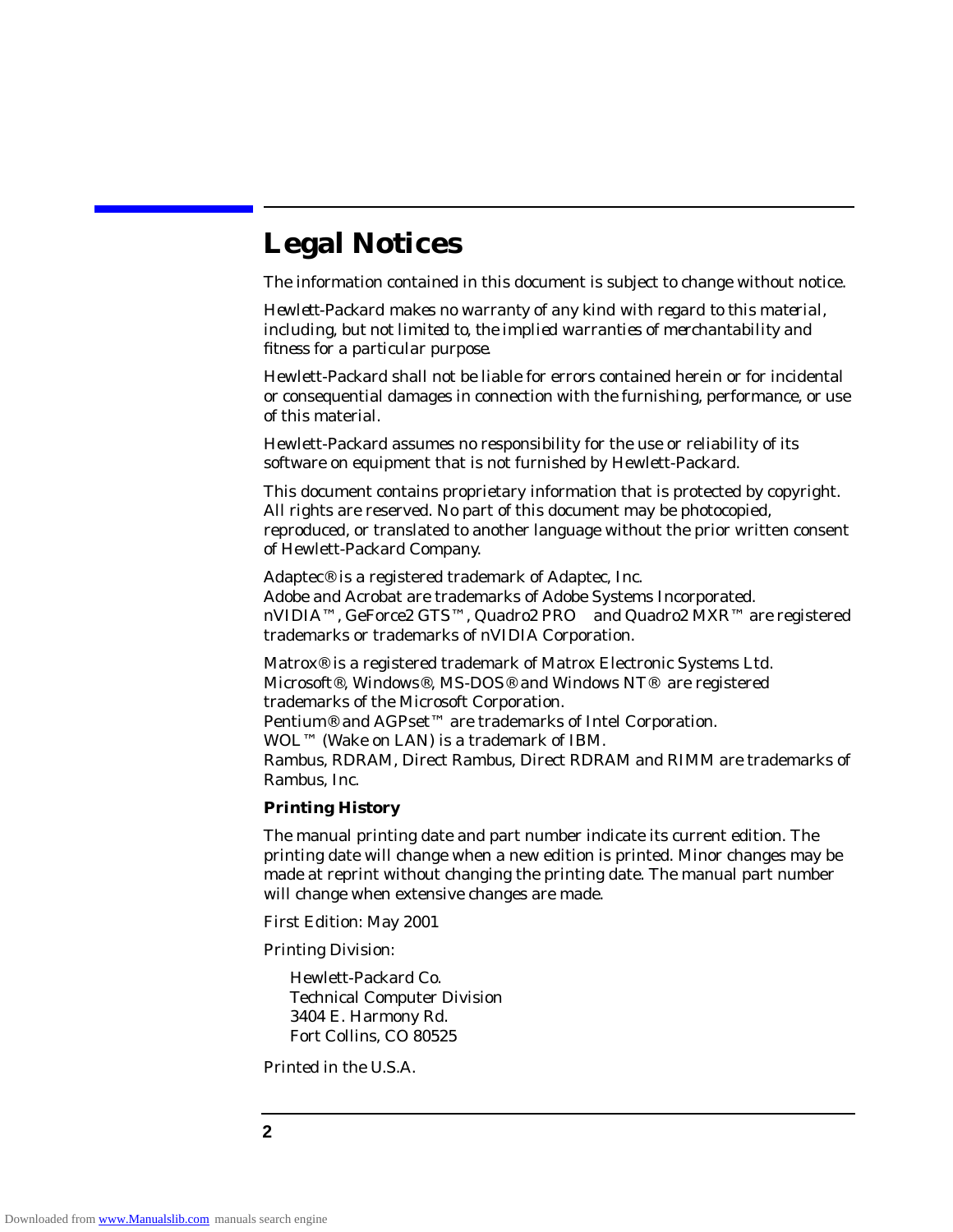## **Contents**

#### **1. HP x2000 Service Information**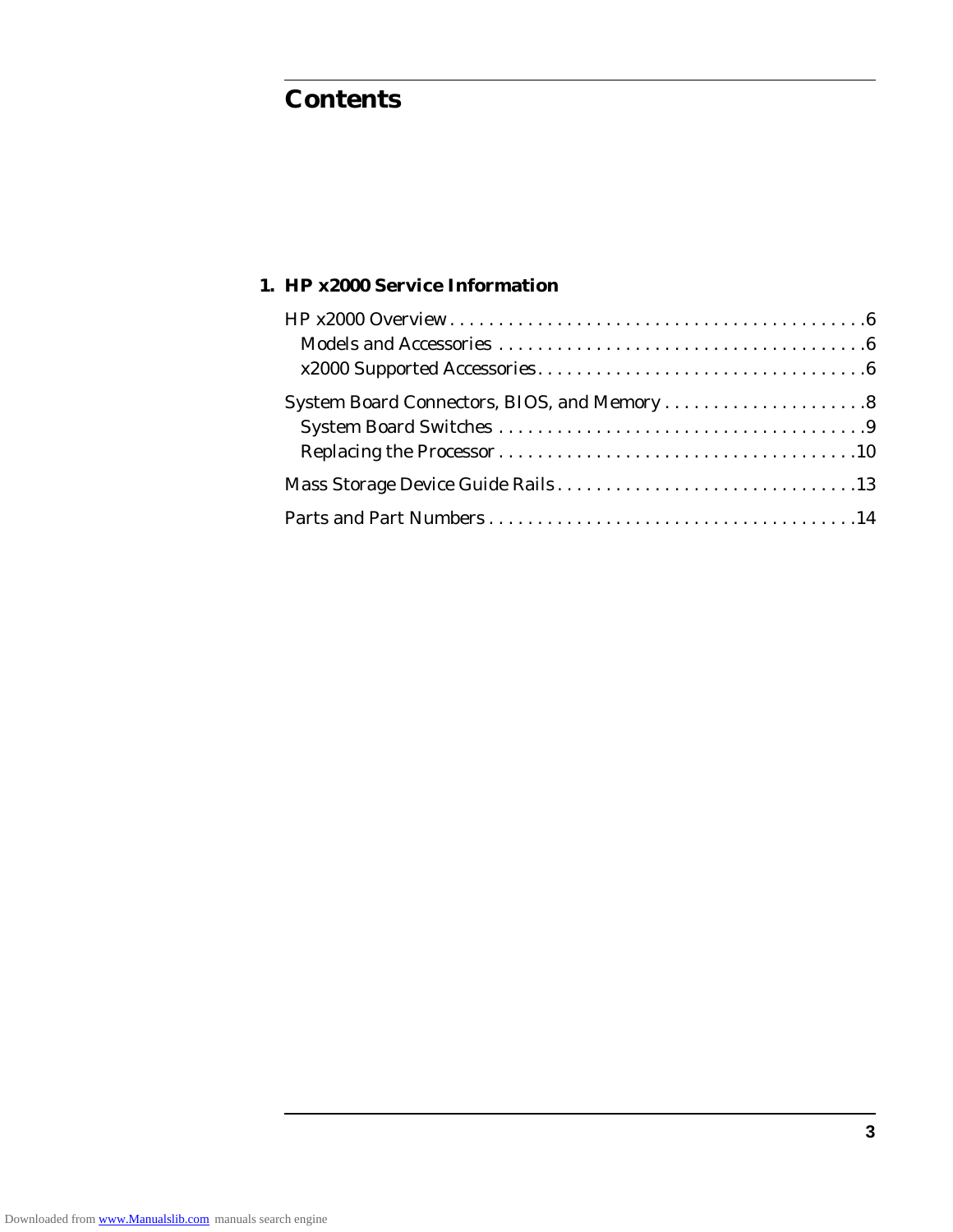## **Contents**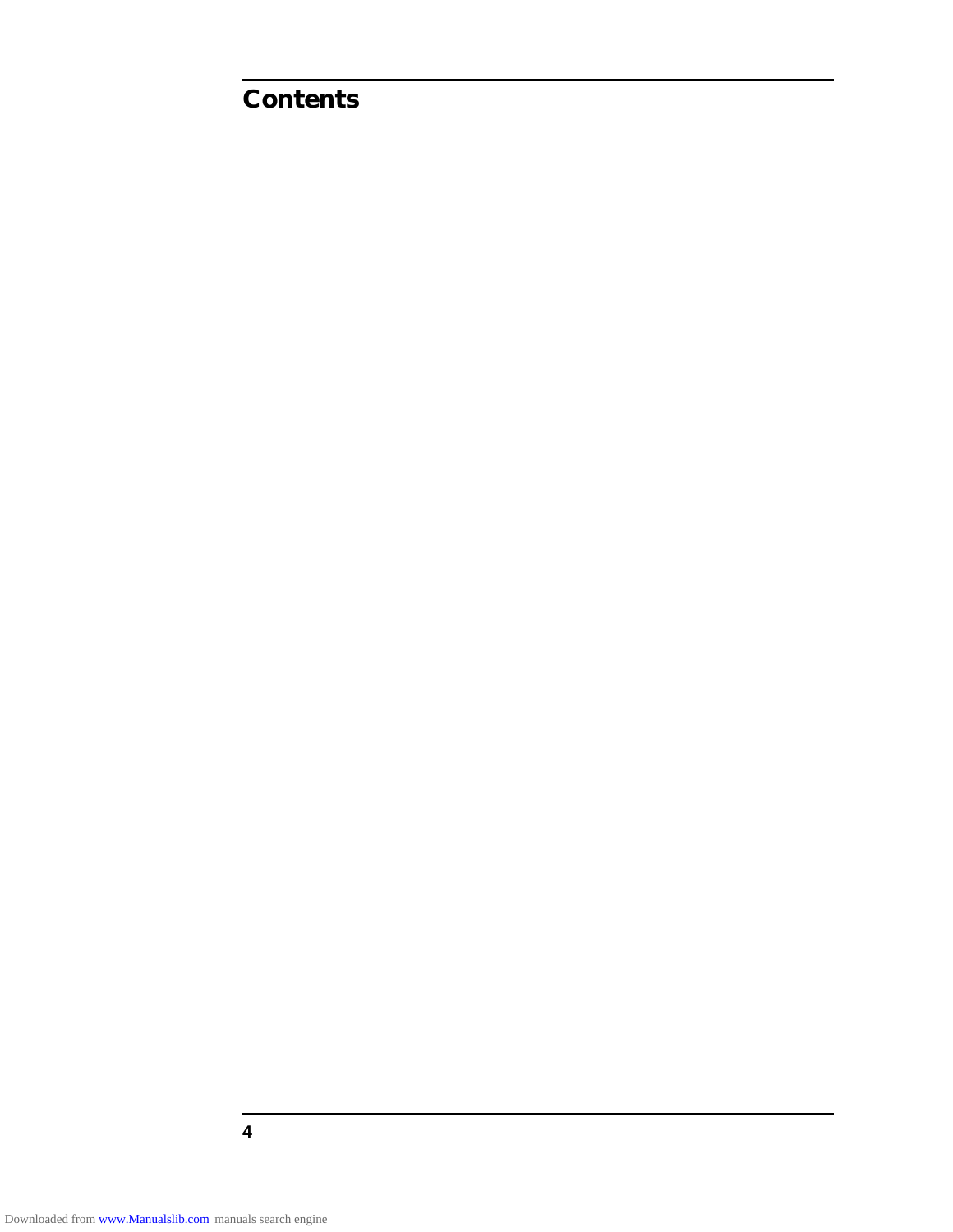# **1 HP x2000 Service Information**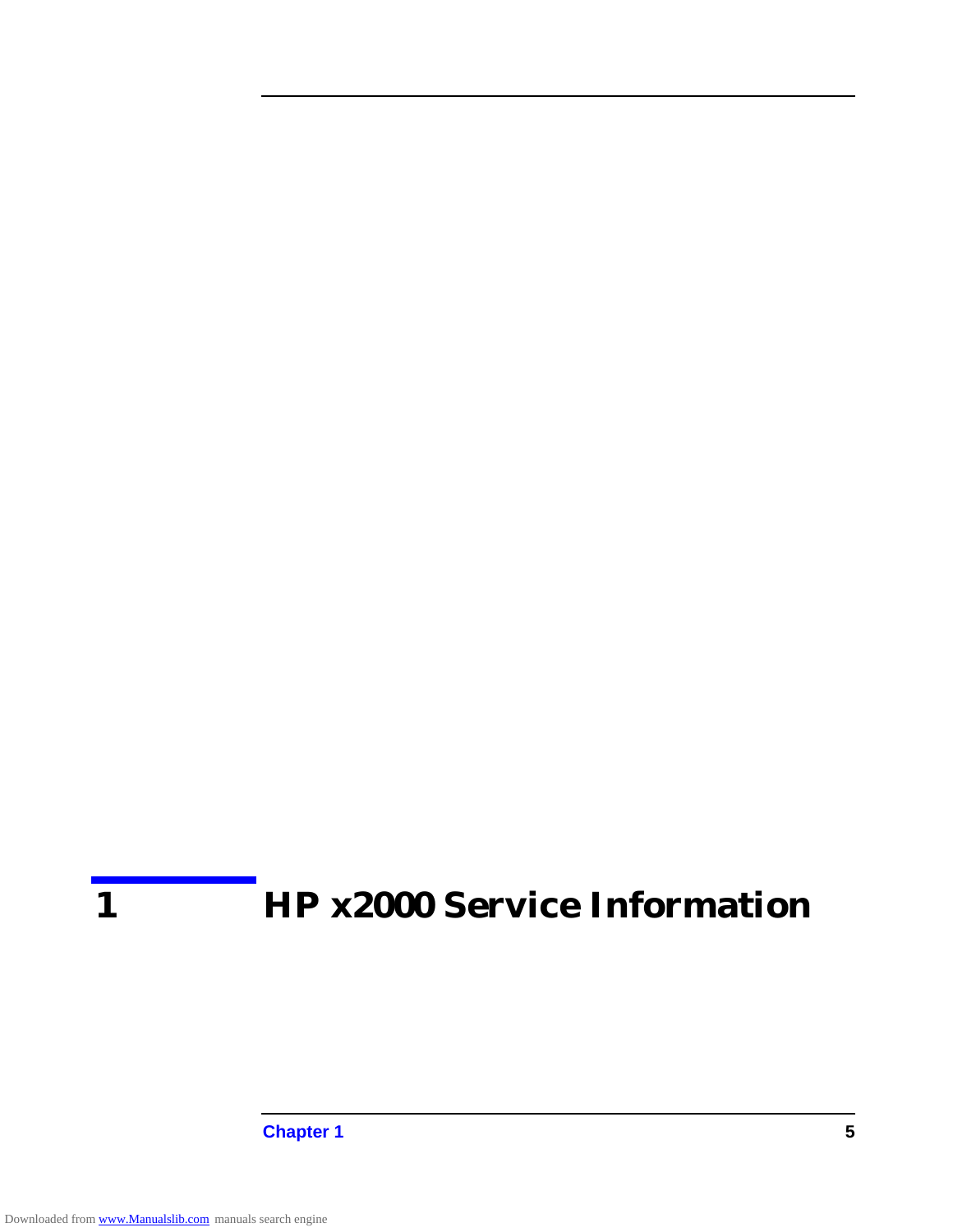## **HP x2000 Overview**

#### **Models and Accessories**

| <b>Product Number<sup>a</sup></b> | Cache<br>Memory                               | Std.<br><b>RAM</b>                                            | <b>Hard</b><br><b>Drive</b>                     | Video<br><b>Controller</b>                | Multi-media              | <b>LAN</b>                  |
|-----------------------------------|-----------------------------------------------|---------------------------------------------------------------|-------------------------------------------------|-------------------------------------------|--------------------------|-----------------------------|
| <b>HP x2000 1.4 GHz</b>           |                                               |                                                               |                                                 |                                           |                          |                             |
| A7236A                            | Pentium 4<br>with 256KB<br>of cache<br>memory | 128 MB<br><b>PC800</b><br><b>RDRAM</b><br>ECC                 | 40 GB<br>Ultra<br><b>ATA/100</b><br>7.2krpm     | Matrox<br>Millennium<br>G450 16MB<br>Dual | 48x IDE<br>CD-ROM        | <b>HP LAN</b><br><b>PCI</b> |
| <b>HP x2000 1.5 GHz</b>           |                                               |                                                               |                                                 |                                           |                          |                             |
| A7237A                            | Pentium 4<br>with 256KB<br>of cache<br>memory | 256 MB<br><b>PC800</b><br><b>RDRAM</b><br>ECC                 | 18 GB<br><b>U160 SCSI</b><br>10krpm             | Quadro2 Pro                               | 48x IDE<br>CD-ROM        | <b>HP LAN</b><br><b>PCI</b> |
| <b>HP x2000 1.7 GHz</b>           |                                               |                                                               |                                                 |                                           |                          |                             |
| A7238A                            | Pentium 4<br>with 256KB<br>of cache<br>memory | 1 <sub>GB</sub><br><b>PC800</b><br><b>RDRAM</b><br><b>ECC</b> | 36 GB<br><b>U160 SCSI</b><br>10 <sub>krpm</sub> | FireGL <sub>2</sub>                       | 48x IDE<br><b>CD-ROM</b> | <b>HP LAN</b><br><b>PCI</b> |

a. Unless otherwise mentioned, the operating system for the HP x2000 Workstation is Windows 2000. Windows NT is also provided on the HP Recovery CD-ROM.

### **x2000 Supported Accessories**

#### **Memory Upgrades**

| 2 x 64 MB kit, PC800 ECC RDRAM main memory  | A7193A |
|---------------------------------------------|--------|
| 2 x 128 MB kit, PC800 ECC RDRAM main memory | A6081A |
| 2 x 256 MB kit, PC800 ECC RDRAM main memory | A6082A |
| 2 x 512 MB kit, PC800 ECC RDRAM main memory | A7198A |
| <b>Mass Storage-Hard Disk Drives</b>        |        |
| 20 GB Ultra ATA/100 hard disk 7.2k rpm      | A7194A |
| 40 GB Ultra ATA/100 hard disk, 7.2k rpm     | A7195A |
| 18 GB Ultra3 SCSI hard disk, 10k rpm        | A5995B |
| 36 GB Ultra3 SCSI hard disk, 10k rpm        | A6060A |
|                                             |        |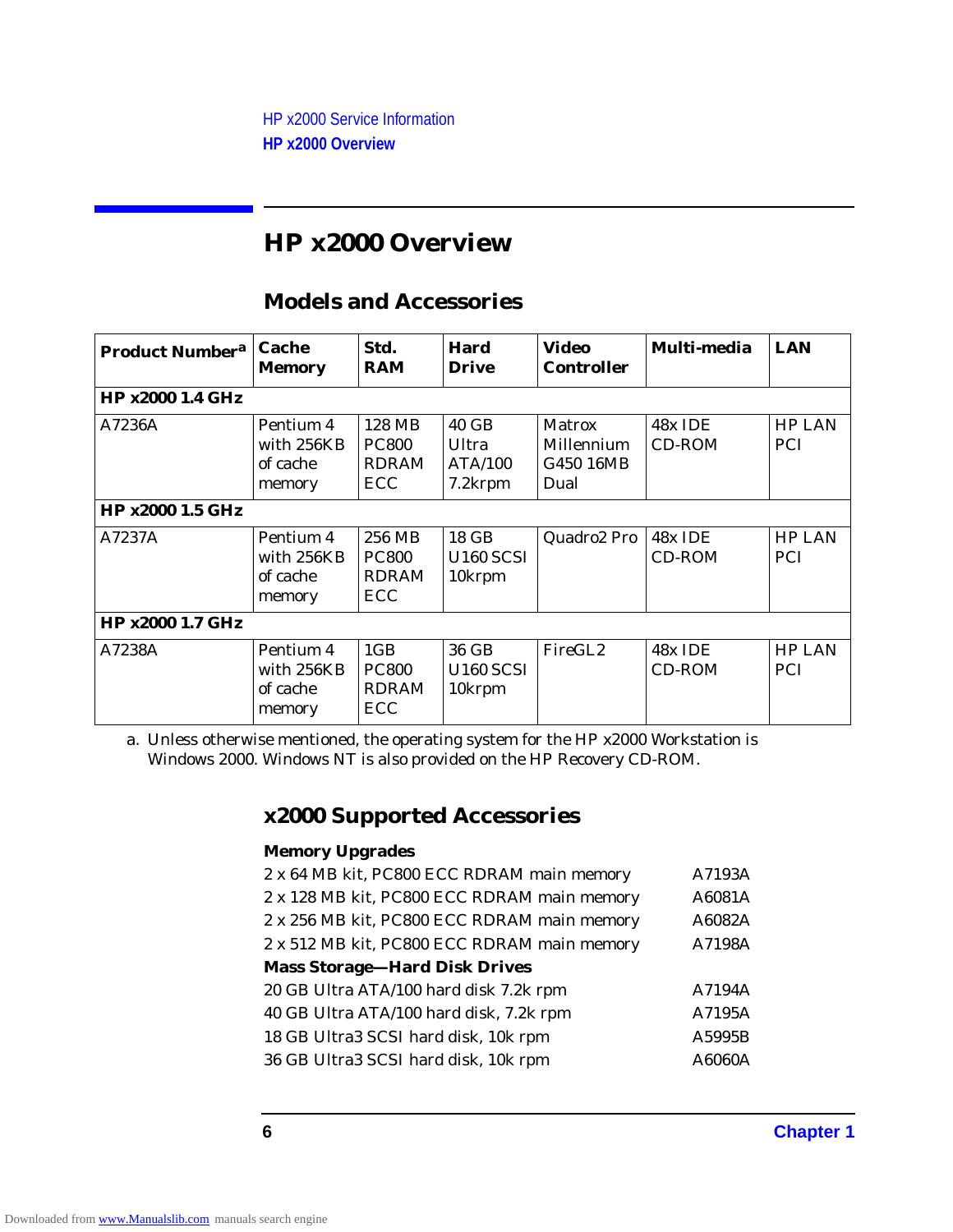#### HP x2000 Service Information **HP x2000 Overview**

#### **Removable Mass Storage**

| 12X8X32X IDE CD-Writer drive | A7212A |
|------------------------------|--------|
| 12X DVD drive                | A7211A |
|                              |        |
| <b>Graphics Cards</b>        |        |

| Matrox Millennium G450 dual 16MB graphics card | A7192A |
|------------------------------------------------|--------|
| nVidia Quadro2-MXR graphics card               | A6064A |
| nVidia Quadro2-PRO graphics card               | A6065A |
| ATI FireGL2 3D graphics card                   | A6076A |
| ATI FireGL4 3D graphics card                   | A7226A |

#### **Security**

| HP Kensington™ lock security cable | F1645A        |
|------------------------------------|---------------|
| HP Spare master pass key           | <b>D6658B</b> |

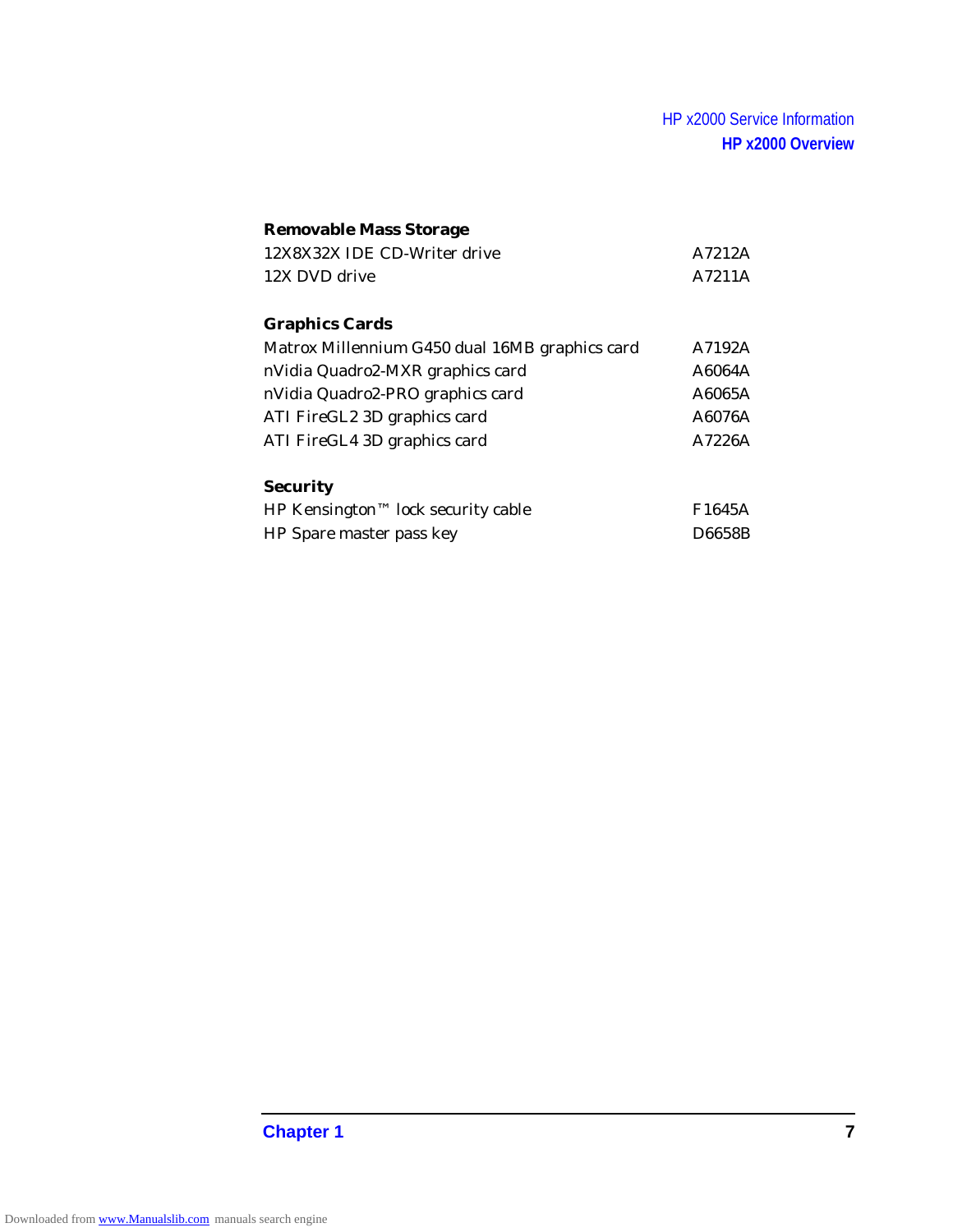## **System Board Connectors, BIOS, and Memory**

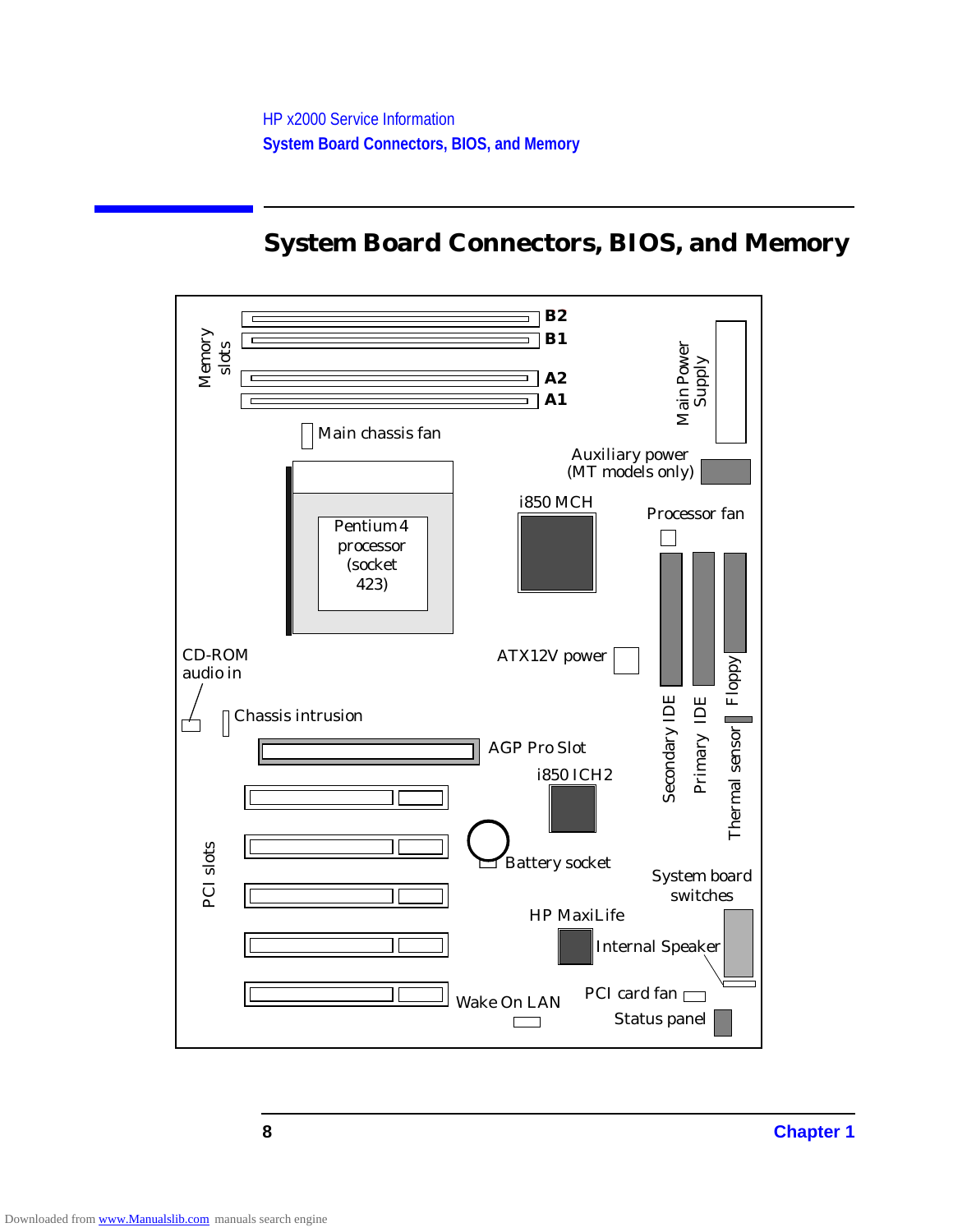| <b>Default</b><br><b>Position</b> | <b>Switch</b> | <b>Use</b>                                                                                          |
|-----------------------------------|---------------|-----------------------------------------------------------------------------------------------------|
| $1 - 4$                           | <b>OFF</b>    | Reserved. Do not change Default Settings                                                            |
| 5                                 | 0N            | Reserved. Do not change Default Setting                                                             |
| 6                                 | <b>ON</b>     | Enables keyboard power-on.<br>OFF disables this option.                                             |
| 7                                 | <b>OFF</b>    | Enables normal modes.<br>ON enables the BIOS recovery mode at<br>next boot.                         |
| 8                                 | <b>OFF</b>    | Retains CMOS memory.<br>ON clears CMOS memory at next boot.                                         |
| 9                                 | <b>OFF</b>    | <b>Enables User and System Administrator</b><br>passwords.<br>ON clears the passwords at next boot. |
| 10                                | <b>ON</b>     | $ON =$ Minitower chassis                                                                            |

#### **System Board Switches**

#### **BIOS History**

For the latest BIOS, the flasher utility program, and the BIOS history refer to the HP World Wide Web site. The BIOS is in the form IY.W1.yy.zz

where:

yy= BIOS version number

zz = is the selected language to be downloaded

Go to: **http://www.hp.com/workstations/support**

#### **Main Memory**

The HP x2000 has two pairs of memory sockets for installing either two or four RAMBUS Direct RAM (RDRAM) memory modules.

Each pair of memory sockets must contain identical memory modules (identical in size, speed and type). That is, sockets A1 and B1 must contain identical modules, and sockets A2 and B2 must contain identical modules (or continuity modules).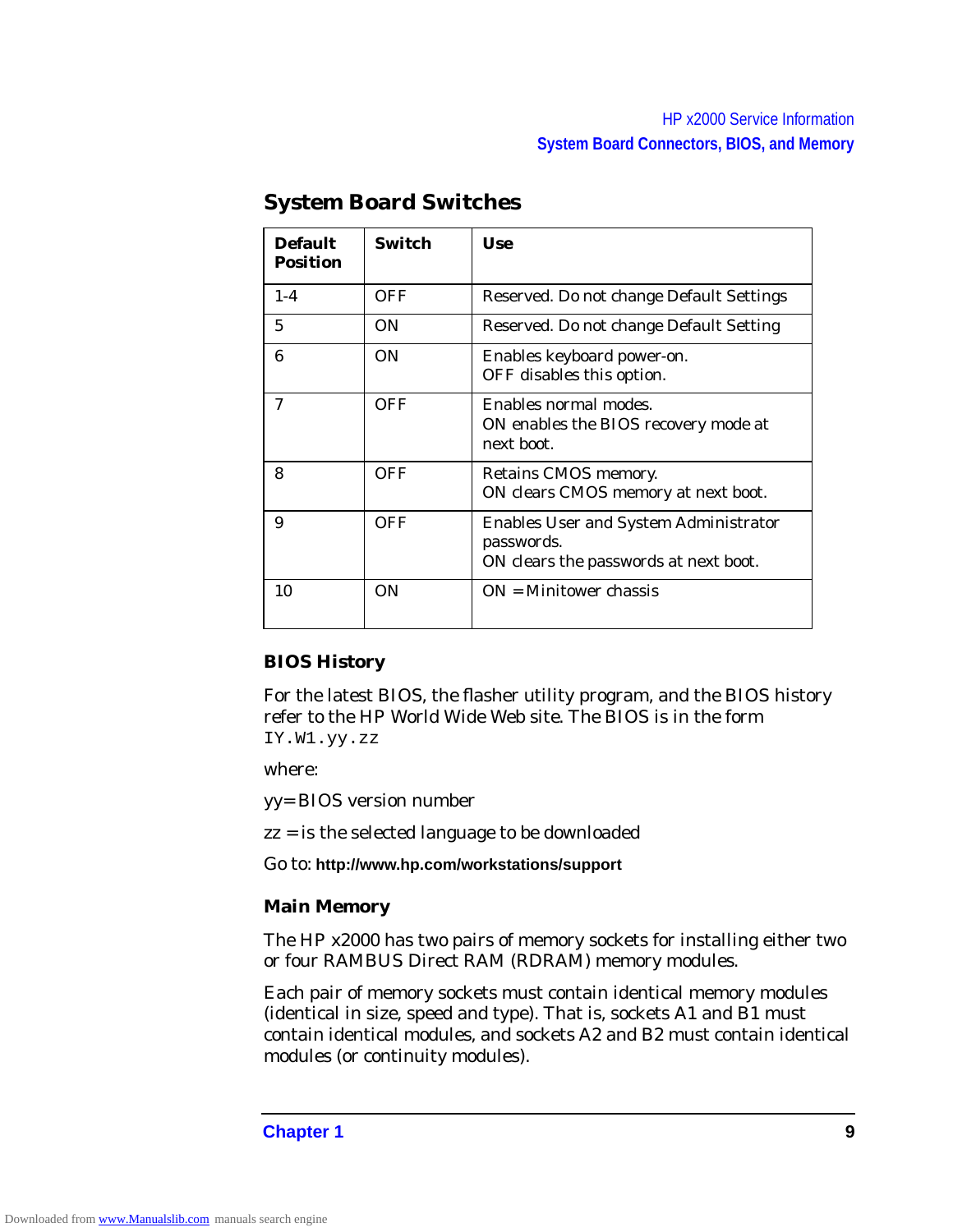HP x2000 Service Information **System Board Connectors, BIOS, and Memory**

If only two RDRAM modules are installed, use the sockets marked A1 and B1. The other two sockets (A2 and B2) must contain continuity modules.

#### **Replacing the Processor**

#### **Removing the Existing Processor**

- 1. Turn on the Workstation for 3 to 5 minutes to warm up the heatsink and processor. This will make the separation of the heatsink and the processor easier. Do not leave the Workstation on longer than 3 to 5 minutes as the heatsink may become too hot to touch. Switch off the display and Workstation.
- 2. Disconnect all power cables and any LAN or telecommunications cables and remove the Workstation's cover.
- 3. Place the Workstation on its side for better access.
- 4. Remove the heatsink power connector from the system board.

**NOTE** If the Turbo-Fan (located in the center of the heatsink) has not been working, the heatsink may be hot enough to cause burns. Wait until the heatsink has cooled a little before removing.

> 5. Remove the two heatsink clips (if present) then lift off the heatsink. The small amount of heat created during the 3 to 5 minute warm-up should aid in separating the heatsink from the processor.

#### **Figure 1-1 Removing the Processor**

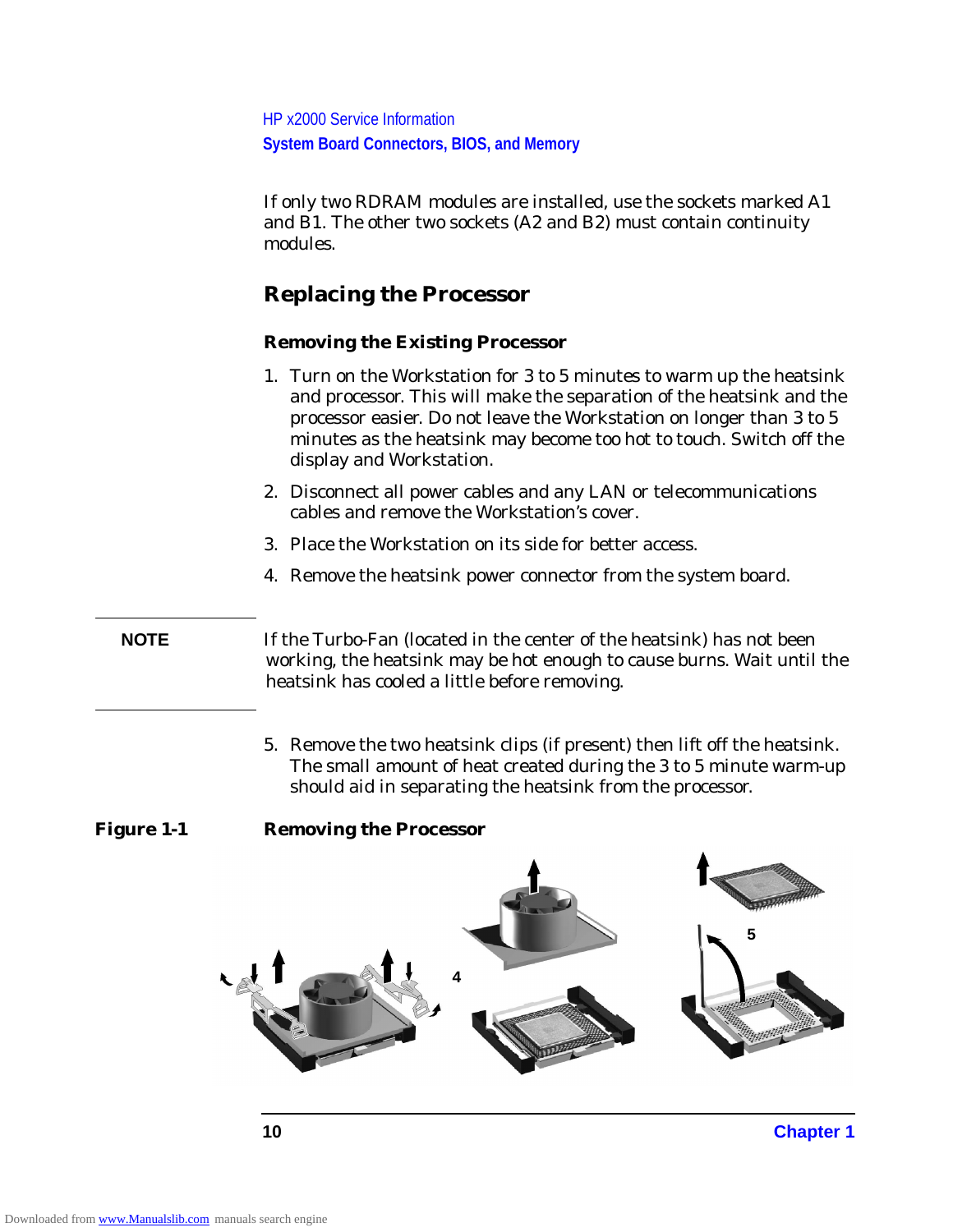- 6. Open the Zero Insertion Force (ZIF) lever, located at the side of the processor socket, until it is in the vertical position (depending on the socket design, the handle may need to go past vertical), then carefully lift out the processor. To avoid bending the processor pins, keep the processor perfectly flat when removing it. See Figure 1-1.
- 7. Store the processor in an anti-static bag (for example, the one provided with the replacement processor).

#### **Installing the New Processor**

1. First ensure the processor is correctly oriented, then carefully lower the new processor into place. When the processor is fully inserted, close the ZIF lever.

#### **Figure 1-2 Inserting the Processor**



2. Carefully remove any thermal bonding material that may have remained on the underside of the heatsink.

#### **Figure 1-3 Removing the Bonding Material**



- 3. Affix the new thermal interface material (sticker or polymer, provided with the new processor) to the top side of the new processor.
- 4. Attach the heatsink onto the processor. If there are retaining clips, use them to attach the heatsink. For easier access, attach the rear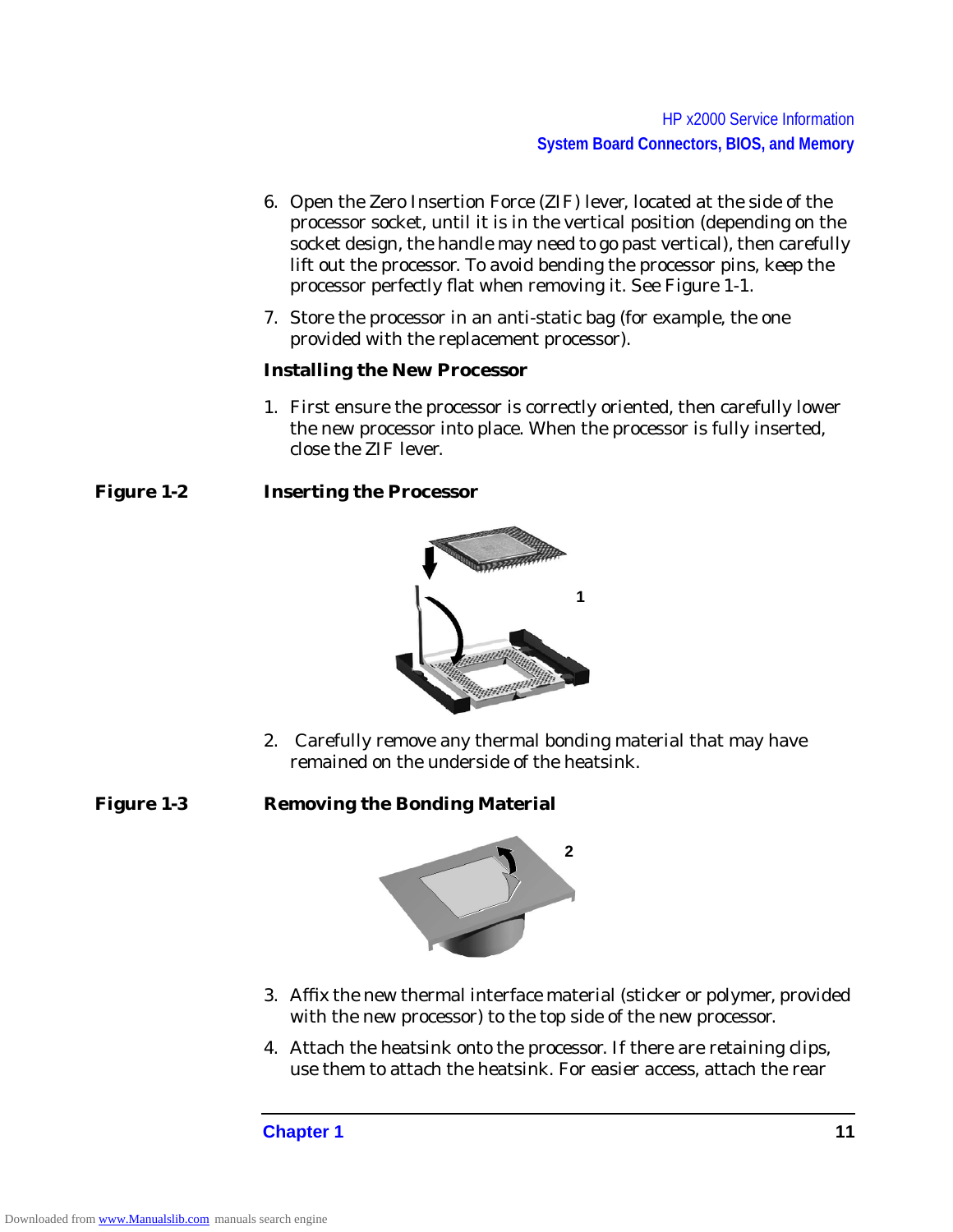HP x2000 Service Information **System Board Connectors, BIOS, and Memory**

retaining clip first.



- 5. Connect the heatsink power connector to the system board.
- 6. Replace the Workstation's cover. Reconnect all the power and telecommunications cables.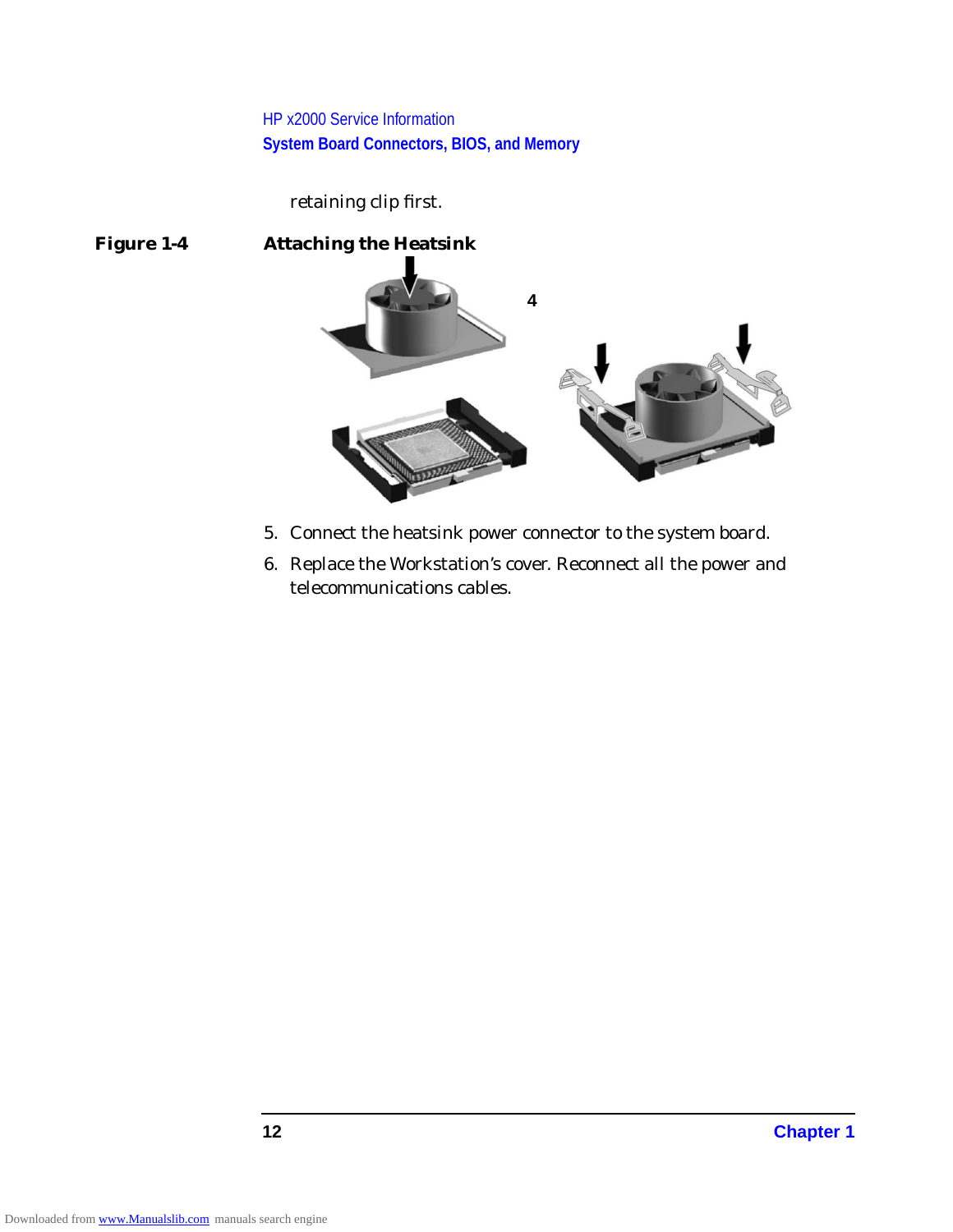### **Mass Storage Device Guide Rails**

Extra guide rails are attached to the side of the front access cage for additional mass storage device installations. Depending on the device to be installed, dedicated guide rails are required and are easily recognized by their distinct size and color.

| Device to be<br><b>Installed</b>                | <b>Location</b>                                   | <b>Required</b><br>Rails                          | <b>Installing the Rails</b>                                                                                                                                                                                                                                                  |
|-------------------------------------------------|---------------------------------------------------|---------------------------------------------------|------------------------------------------------------------------------------------------------------------------------------------------------------------------------------------------------------------------------------------------------------------------------------|
| 3.5-inch device<br>(hard disk drive)            | $3.5$ -inch<br>internal<br>shelf (two<br>shelves) | Narrow blue<br>left and right<br>rails            | Insert the guide rail labeled<br>"L" on the left-hand side<br>(cable connectors facing<br>towards you and positioned<br>at the bottom), and the guide<br>rail "R" on the right-hand<br>side of the hard disk drive.                                                          |
| 5.25-inch device<br>(CD-ROM, etc.)              | $5.25$ -inch<br>front access<br>cage shelf        | Wide green<br>rails                               | There is no specific side to<br>which these guides must be<br>installed. However, they<br>must be inserted in the two<br>holes located at the bottom<br>of the drive.                                                                                                        |
| 3.5-inch device<br>(floppy, zip drive,<br>etc.) |                                                   | <b>Narrow</b><br>green left<br>and right<br>rails | Carefully break off the metal<br>plate from the chassis.<br>Insert the guide rail labeled<br>"L" on the left-hand side<br>(cable connectors facing<br>towards you and positioned<br>at the top), and the guide<br>rail "R" on the right-hand<br>side of the hard disk drive. |

The following table indicates the device, location, and required rails.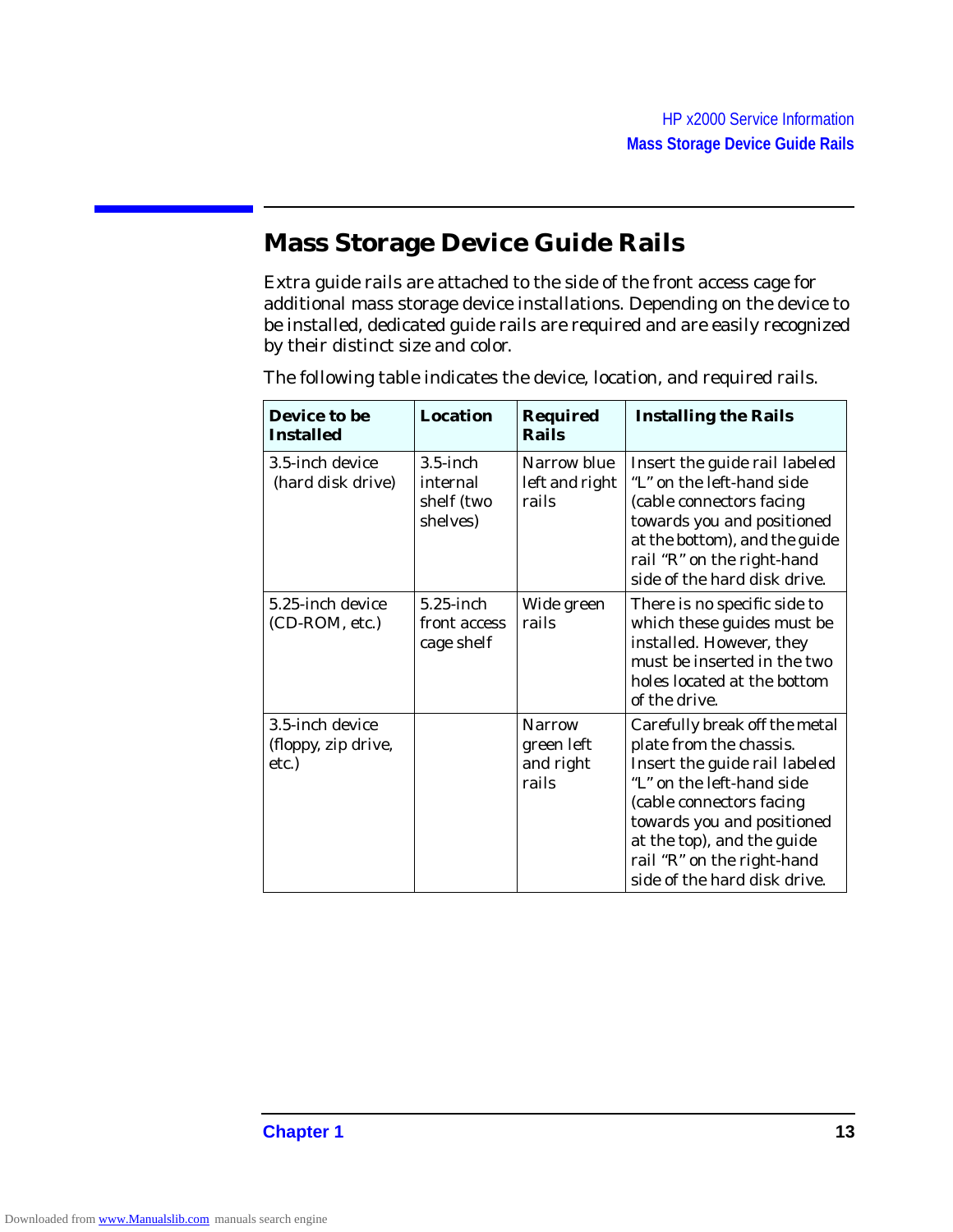

## **Parts and Part Numbers**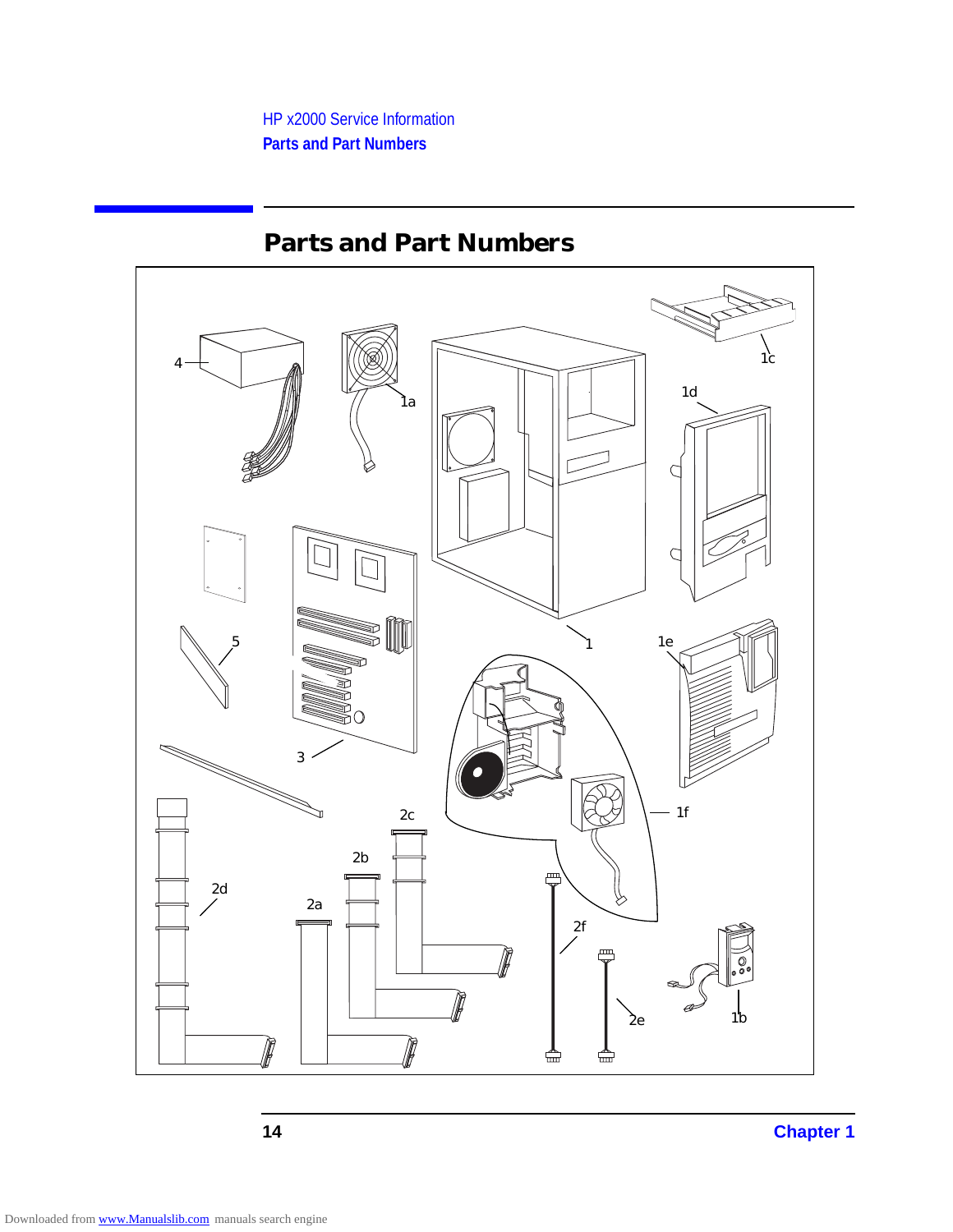| <b>Item</b>      | <b>Description</b>                                                                                                                                                                                                                                                                  | <b>Replacement</b><br><b>Part Number</b> | <b>Exchange</b><br><b>Part Number</b> |
|------------------|-------------------------------------------------------------------------------------------------------------------------------------------------------------------------------------------------------------------------------------------------------------------------------------|------------------------------------------|---------------------------------------|
| $\mathbf{1}$     | <b>Chassis assembly:</b>                                                                                                                                                                                                                                                            | A7218-62001                              |                                       |
| 1a               | Main fan assembly 120mm                                                                                                                                                                                                                                                             | A1280-68509                              |                                       |
| 1 <sub>b</sub>   | LCD MaxiLife status panel                                                                                                                                                                                                                                                           | 5064-9162                                |                                       |
| 1 <sub>c</sub>   | 5.25-inch to 3.5-inch HDD adapter tray                                                                                                                                                                                                                                              | 5002-6267                                |                                       |
| 1 <sub>d</sub>   | <b>Upper bezel assembly</b>                                                                                                                                                                                                                                                         | A7218-40001                              |                                       |
| 1e               | Lower bezel assembly                                                                                                                                                                                                                                                                | A1280-64301                              |                                       |
| 1 <sub>f</sub>   | Card guide assembly (includes fan & speaker)                                                                                                                                                                                                                                        | 5065-2573                                |                                       |
|                  | <b>Support kit, including:</b><br>Qty.                                                                                                                                                                                                                                              |                                          |                                       |
|                  | bumper feet<br>$\bullet$<br>4<br>cover screws<br>٠<br>2<br>anti-intrusion switch<br>٠<br>1<br>HDD thermal sensor<br>٠<br>1<br>system board bracket and screw<br>1<br>٠<br>1<br>5 1/2-inch filler panel, 3 1/4-inch floppy<br>٠<br>panel, 31/4-inch cover filler, spare I/O<br>panel |                                          |                                       |
|                  | Not shown in graphic:                                                                                                                                                                                                                                                               |                                          |                                       |
|                  | Left door (cover) assembly                                                                                                                                                                                                                                                          | A1280-62402                              |                                       |
|                  | Universal AGP retainer clip                                                                                                                                                                                                                                                         | A7185-41001                              |                                       |
|                  | <b>Cover lock assembly</b>                                                                                                                                                                                                                                                          | 5064-2645                                |                                       |
| $\boldsymbol{2}$ | <b>Cables:</b>                                                                                                                                                                                                                                                                      |                                          |                                       |
| 2a               | FDD IDE cable                                                                                                                                                                                                                                                                       | 5184-1516                                |                                       |
| 2 <sub>b</sub>   | <b>HDD IDE cable</b>                                                                                                                                                                                                                                                                | 5184-1503                                |                                       |
| 2c               | <b>CD-ROM IDE cable</b>                                                                                                                                                                                                                                                             | 5184-3874                                |                                       |
| 2d               | SCSI cable, 5 point, U160                                                                                                                                                                                                                                                           | 5184-3869                                |                                       |
| 2e               | SCSI LED cable for U160 SCSI card                                                                                                                                                                                                                                                   | 5184-3868                                |                                       |
| 2f               | CD-ROM audio cable                                                                                                                                                                                                                                                                  | 5182-1857                                |                                       |
| 3                | <b>System board</b>                                                                                                                                                                                                                                                                 | See system board parts list (pg. 17)     |                                       |
| 4                | Power supply unit, 492W PFC                                                                                                                                                                                                                                                         | 0950-3978                                |                                       |
| $\overline{5}$   | <b>RDRAM Continuity Module</b>                                                                                                                                                                                                                                                      | D8660-63001                              |                                       |
|                  | Available Parts that are not shown in the graphic on page 14.                                                                                                                                                                                                                       |                                          |                                       |
|                  | Floppy disk drive (1.44)                                                                                                                                                                                                                                                            | D2035-60293                              |                                       |
|                  | Adaptec 29160 SCSI card                                                                                                                                                                                                                                                             | A1280-66502                              | A1280-69502                           |

**Table 1-1 Parts List**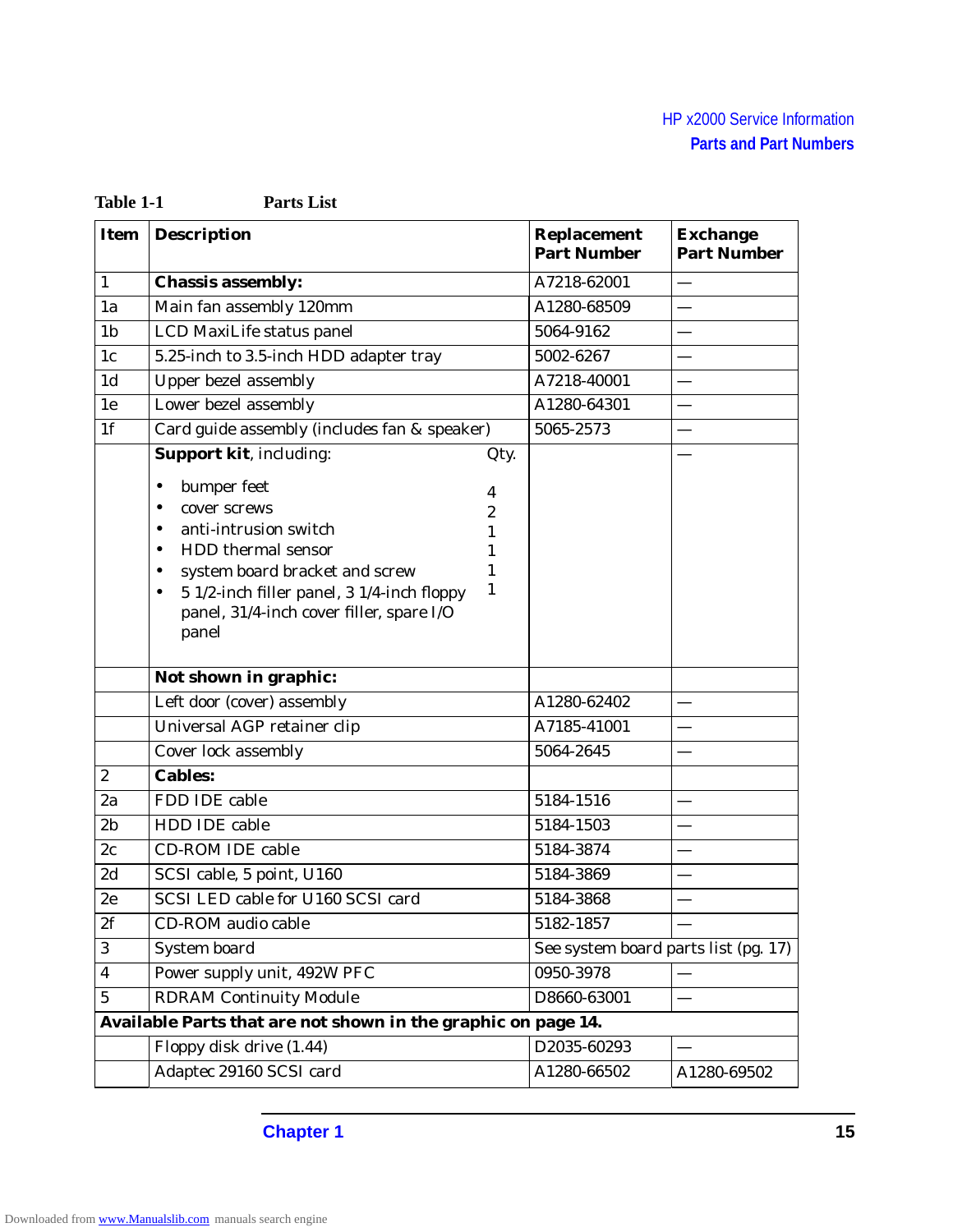| Table 1-1 | <b>Parts List</b> |
|-----------|-------------------|
|           |                   |

| <b>Item</b> | <b>Description</b>                    | <b>Replacement</b><br><b>Part Number</b> | <b>Exchange</b><br><b>Part Number</b> |
|-------------|---------------------------------------|------------------------------------------|---------------------------------------|
|             | <b>Standard hard disk drives</b>      |                                          |                                       |
|             | 20 GB IDE Ultra ATA/100 7.2k rpm      | P1640-63001                              | P1640-69001                           |
|             | 40 GB IDE Ultra ATA/100 7.2k rpm      | P1641-63001                              | P1641-69001                           |
|             | 18 GB SCSI U160 10k rpm               | P1576-63001                              | P1576-69001                           |
|             | 36 GB SCSI U160 10k rpm               | P1577-63001                              | P1577-69001                           |
|             | <b>Optical drives:</b>                |                                          |                                       |
|             | DVD-ROM 12X IDE drive                 | D4388-61004                              | D4388-69004                           |
|             | <b>CD-ROM 48X IDE drive</b>           | D4389-60051                              |                                       |
|             | CD-RW 12X/8X/32X Drive                | C4502-56000                              |                                       |
|             | <b>Graphics cards &amp; cables:</b>   |                                          |                                       |
|             | Matrox Millennium G450 AGP 16MB Dual  | 5065-3897                                | P2062-69501                           |
|             | nVidia Quadro2 Pro                    | A6065-66510                              | A6065-69510                           |
|             | nVidia Quadro2 MXR                    | A6064-60001                              | A6064-69001                           |
|             | FireGL <sub>2</sub>                   | A6076-66510                              | A6076-69510                           |
|             | FireGL <sub>4</sub>                   | A7226-60001                              | A7226-69001                           |
|             | HP LAN Tan II                         | 5184-4725                                |                                       |
|             | <b>Input Devices:</b>                 |                                          |                                       |
|             | Enhanced mouse with scroll/zoom wheel | C4736-60101                              |                                       |
|             | Power cord                            | 8120-xxxx                                |                                       |
|             | <b>Keyboards:</b>                     |                                          |                                       |
|             | <b>US English keyboard</b>            | C4742-60101                              |                                       |
|             | Canadian French keyboard              | C4742-60102                              |                                       |
|             | German keyboard                       | C4742-60103                              |                                       |
|             | Spanish keyboard                      | C4742-60104                              |                                       |
|             | French keyboard                       | C4742-60105                              |                                       |
|             | Latin Spanish keyboard                | C4742-60108                              |                                       |
|             | Swiss keyboard                        | C4742-60111                              |                                       |
|             | Swedish keyboard                      | C4742-60112                              |                                       |
|             | <b>UK English keyboard</b>            | C4742-60113                              |                                       |
|             | Italian keyboard                      | C4742-60117                              |                                       |
|             | Korean keyboard                       | C4742-60121                              |                                       |
|             | Taiwanese keyboard                    | C4742-60123                              |                                       |
|             | Japanese keyboard                     | C4742-60124                              |                                       |
|             | Thai keyboard                         | C4742-60132                              |                                       |
|             | Euro English keyboard                 | C4742-60142                              |                                       |
|             | CR2032 battery (3V)                   | 1420-0356                                |                                       |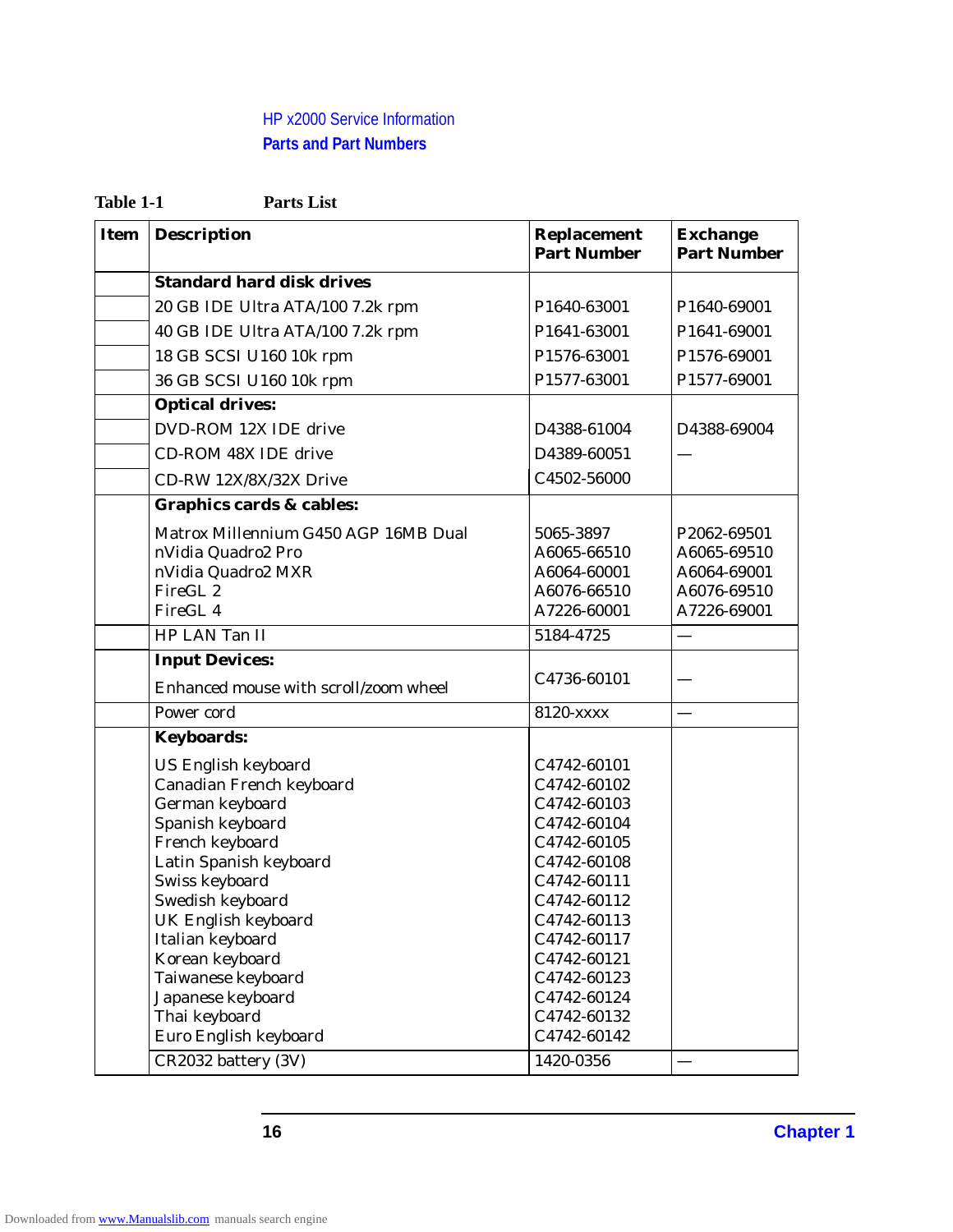| Table 1-2 | <b>System Board</b> |
|-----------|---------------------|
|-----------|---------------------|

| <b>Description</b>              | <b>Replacement</b><br>Part No. | <b>Exchange Part</b><br>No. |
|---------------------------------|--------------------------------|-----------------------------|
| <b>System board:</b>            |                                |                             |
| x2000 system board              | A7218-66510                    | A7218-69510                 |
| <b>Processors (Socket):</b>     |                                |                             |
| Intel Pentium 4, 1.4 GHz        | P2136-63001                    | P2136-69001                 |
| Intel Pentium 4, 1.5 GHz        | P2137-63001                    | P2137-69001                 |
| Intel Pentium 4, 1.7 GHz        | A7225-60001                    | A7225-69001                 |
| Pentium 4 active heatsink       | P2136-63101                    |                             |
| Heatsink retainer clip          | 1205-1290                      |                             |
| Thermal interface tape          | A6068-40009                    |                             |
| <b>Main memory modules</b>      |                                |                             |
| 2 x 64 MB kit, PC800 ECC RDRAM  | 5065-0497                      | D9518-69001                 |
| 2 x 128 MB kit, PC800 ECC RDRAM | 5065-0496                      | D9519-69001                 |
| 2 x 256 MB kit, PC800 ECC RDRAM | 5065-0495                      | D9520-69001                 |
| 2 x 512 MB kit, PC800 ECC RDRAM | P2143-63001                    | P2143-69001                 |

<u> 1990 - Johann Barbara, martin a</u>

**Table 1-3 Manuals and Documentation**

| <b>Description</b>                                              | <b>Part Number</b> | <b>Comments</b>      |  |  |
|-----------------------------------------------------------------|--------------------|----------------------|--|--|
| <b>Getting Started Guide</b>                                    |                    | Paper document only  |  |  |
| English                                                         | A7218-90000        |                      |  |  |
| Japanese                                                        | A7218-90002        |                      |  |  |
| <b>Accessory Installation Guide</b>                             |                    | Paper document only  |  |  |
| English                                                         | A7218-90010        |                      |  |  |
| Japanese                                                        | A7218-90020        |                      |  |  |
| <i>Technical Reference Manual</i>                               |                    | electronic file only |  |  |
| Online documentation (electronic files) can be downloaded from: |                    |                      |  |  |
| http://www.hp.com/workstations/support                          |                    |                      |  |  |